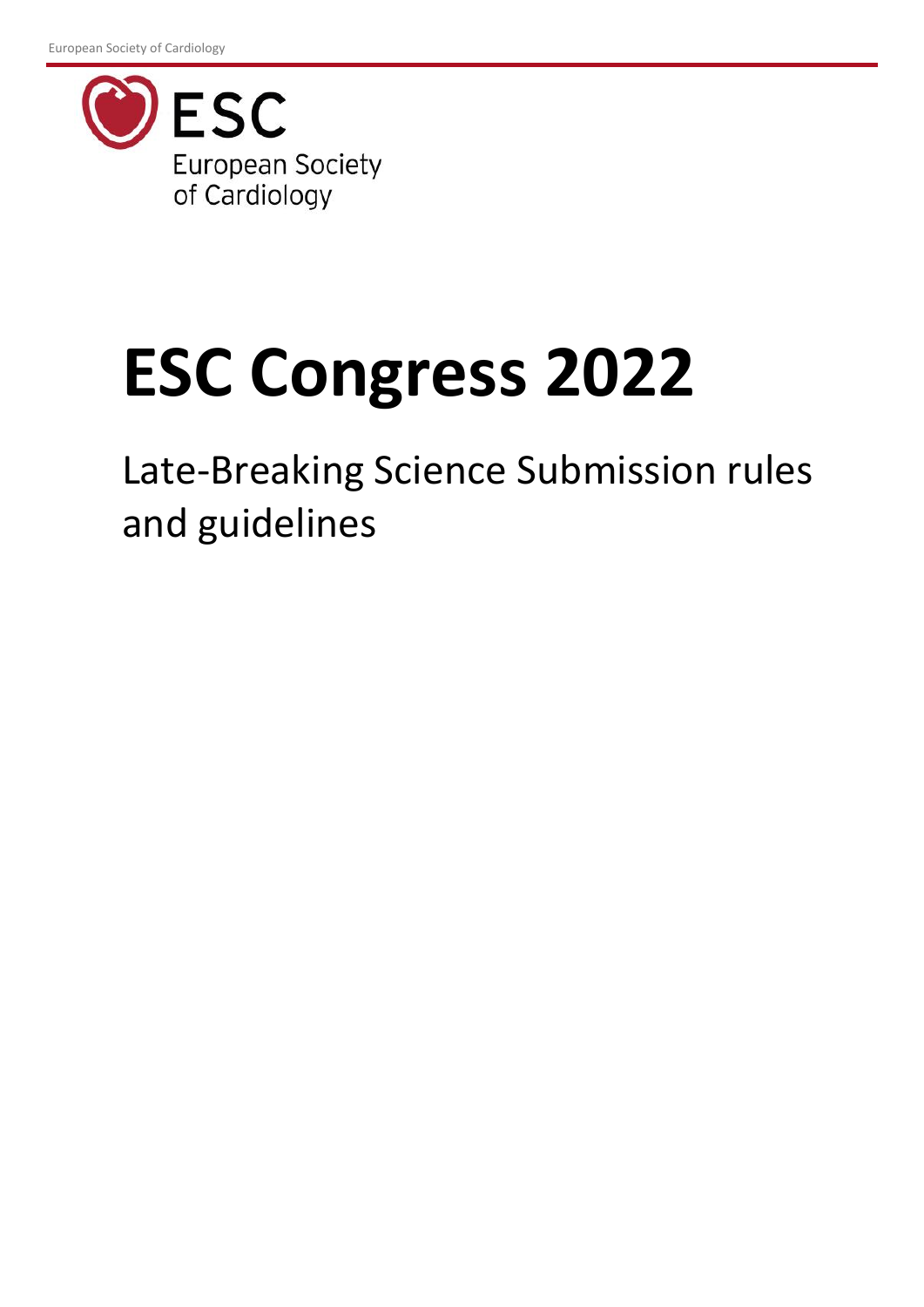The Call for Late-Breaking Science is open to the following categories:

**LATE-BREAKING CLINICAL TRIAL -** Reserved for first presentations of the primary endpoint(s) of a new clinical trial

**REGISTRY -** Reserved for presentations of data not previously presented from a new or existing registry

**CLINICAL TRIAL UPDATE -** Reserved for presentations of new data or secondary analysis of a trial where the primary data have been presented previously

**BASIC & TRANSLATIONAL LATE-BREAKING SCIENCE -** Reserved for late submissions of important findings in Basic and Translational Cardiovascular Science

## **PART 1 - SUBMISSION GUIDELINES**

The deadline for LBS submissions is **Monday 6 June 2022, 12:00 noon CEST. There will be no extension.**

Submissions are only possible through the online submission services.

#### **Draft Status**

If you do not click on the submit button (Step 5 of the submission process), your application will be saved in Draft Status, you can re-access it to complete it at any time. Please note that applications that are in draft status after the deadline will not be considered for selection.

#### **Changes and corrections**

Once submitted, it will not be possible to make any corrections to the content or other information (such as presenter details, topic, etc.). In order to correct your submission, you must withdraw it and submit a new version prior to the deadline (see below for withdrawal procedure). Note that such a replacement of your submission is not possible after the submission deadline.

#### **Withdrawal**

If you want to withdraw a Late-Breaking Science already submitted, please notify us as quickly as possible at [abstracts@escardio.org](mailto:abstracts@escardio.org) stating the title and number to be withdrawn.

Note that withdrawal is still possible after the submission deadline.

#### **Data previously submitted as an abstract to ESC Congress 2022 -**

If you have already submitted an abstract (during the Call for abstracts) on this study, indicate the abstract number.

If your study is accepted for presentation in a late-breaking science session, you are required to withdraw your earlier abstract submission.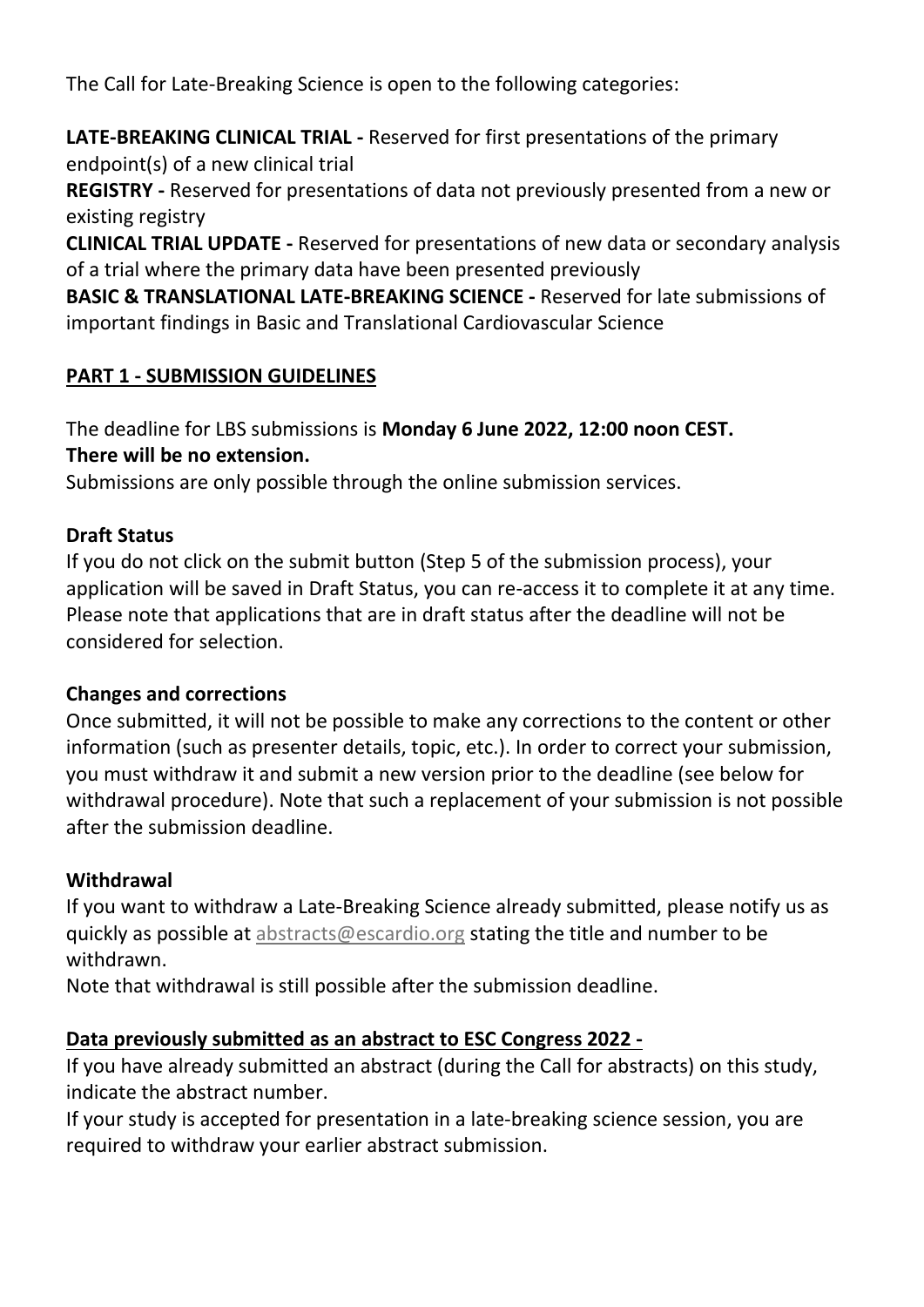In order to submit, you must complete the following five steps -

# **Step 1 - General information**

# **Type of submission**

You must select one of the following types of submission under which your research can be best classified:

**LATE-BREAKING CLINICAL TRIAL -** Reserved for first presentations of the primary endpoint(s) of a new clinical trial

**REGISTRY -** Reserved for presentations of data not previously presented from a new or existing registry

**CLINICAL TRIAL UPDATE -** Reserved for presentations of new data or secondary analysis of a trial where the primary data have been presented previously

**BASIC & TRANSLATIONAL LATE-BREAKING SCIENCE -** Reserved for late submissions of important findings in Basic and Translational Cardiovascular Science

# **Study details**

**Topic -** Select one topic from the list of topics shown to index your research.

**Full Title of study -** A maximum of 200 characters typed in lower-case letters, except for abbreviations and study names. Please be aware that your title might be truncated if you copy and paste it into the field.

**Acronym -** If the study to be presented is known through an acronym, please indicate the name of the study (e.g. "EMIT") in this field as well as the full name of the acronym (e.g. "European Mizaverol Trial"). This is a mandatory field for **Late-Breaking Clinical Trial and Clinical Trial Update submissions.** 

**Short title for programme -** Enter a short title for ESC programme (ESC TV/ Scientific programme/ESC 365….). Indicate the acronym followed by a short title for your trial. This title will be used as presentation title if accepted.

**Funding Acknowledgements -** All sources of financial support (including governmental grants) for this research should be listed under this heading. All grant funding agency abbreviations should be spelled out.

**Trial Registration number -** If available, indicate any reference to your trial registration (number, website link….).

**Expected date of trial completion -** Applies only for Late-Breaking Clinical Trials & Basic and Translational Late-Breaking Science – Please enter the date at which you expect to have all results ready.

**Date primary analysis presented -** Applies only for Clinical Trial Updates – Enter the date at which the trial was first presented.

**On behalf of -** If applicable, a name of a study group can be mentioned here. Do not list any author names in this field.

# **Study confidentiality and embargo requirements**

# **Data previously submitted as an abstract to ESC Congress 2022 -**

If you have already submitted an abstract (during the Call for abstracts) on this study, indicate the abstract number.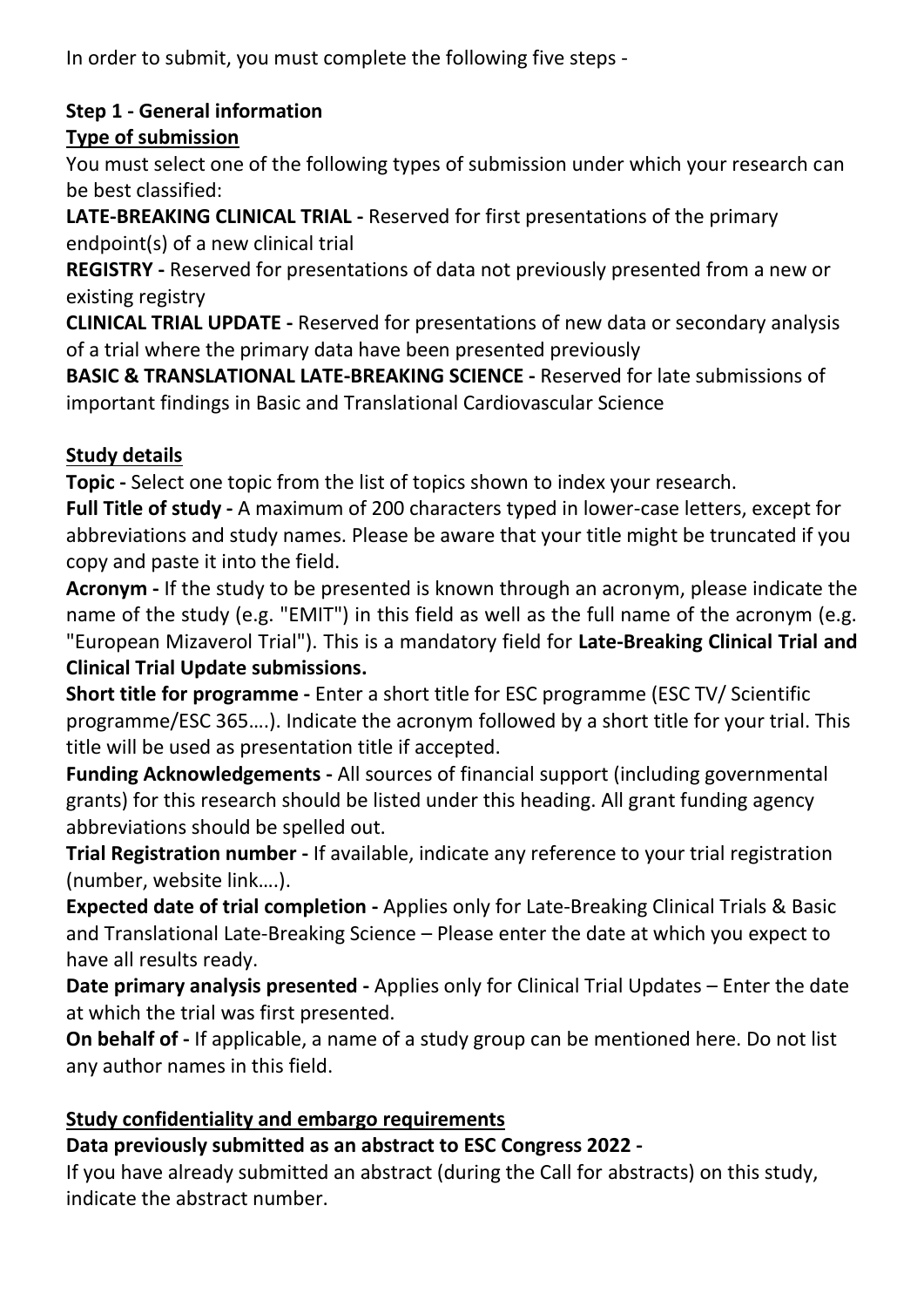If your study is accepted as a late-breaking submission, you will be asked to withdraw your earlier abstract submission.

## **Submitted Late-Breaking Science should not have been published in any journals and/or online publications nor presented at any congresses. This embargo applies until presentation at ESC Congress 2022.**

Nevertheless, simultaneous publication is authorised.

If you have already submitted or intend to submit your data/results for simultaneous publication, indicate the name of the journal/publication.

**Publication information -** Journal Publication information is required – specify whether the data have been submitted or will be submitted for simultaneous publication. Although the data may be submitted to a journal for consideration, it may not be published before the date of the presentation at ESC Congress 2022. The embargo must remain in place until the scheduled start time of the presentation or publication of the Press release by ESC.

If you do not indicate that a publication in relation to your research is already planned, then the ESC proposes to highlight accepted applications through the European Heart Journal or another member of the ESC Journal Family. Accepted applications will be shared with the related journal's editorial team in the strictest confidence, and they may contact you directly.

# **Step 2 - Author information and Author list**

Your submission must list at least 1 author in order to be completed.

# **Author list –**

Enter each author and affiliation using the "Add a new author" module.

The presenter must be included in the author list and positioned as First author. You can enter up to 15 authors.

**NB:** The submitter certifies that he/she has permission from all persons he/she enters as co-authors to be listed.

If none of the authors is available to present during the congress, the application must be withdrawn.

#### **Institutions –**

This is a mandatory entry.

Select your institution when you create the presenter and the authors. Once you have entered your city, a list will automatically appear from which you can select your institution. If your institution is not in the list, you have the possibility of creating it. If your city is not in the list, please enter it, press enter then add your institution.

**Presenter during the congress -** Reconfirm the name of the presenter

**Principal investigator -** Indicate the name of the principal investigator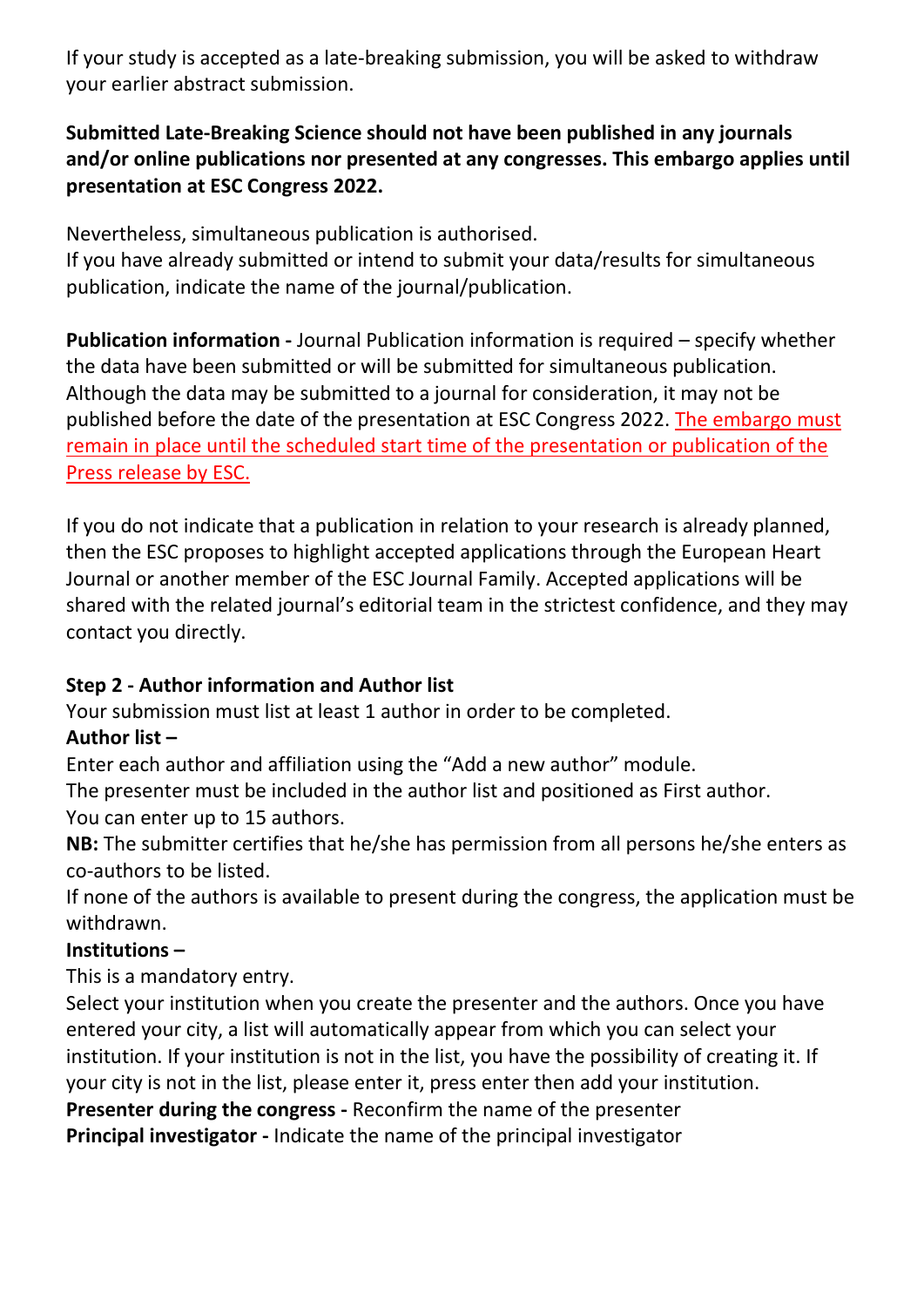## **Step 3- Study outline**

In this part of the submission, you will be asked to provide some outline information depending on the type of submission selected information requested will vary

#### **Multi-centre study**

**Purpose** – You need to summarise the purpose of the study. *600 characters maximum* **Design** – Study Design information

**Sample Size** information (Number of Subjects, number of groups, number of persons per group, Population studied info and Intervention performed)

**Outcome(s)** (Primary endpoints & Secondary endpoints) – 2 sentences max per header

# **Step 4 - Research content**

All abstracts must be submitted in English with accurate grammar and spelling suitable for publication.

Abstracts submitted on animal studies: Study must follow the "Principles of laboratory animal care" (NIH Publication no. 85-23 revised 1985) and be in agreement with the national law if applicable.

Please note that any medical research involving human subjects must conform to the principles of the Declaration of Helsinki of the World Medical Association and must have been approved by an IRB.

Do not cut and paste symbols into your text.

Use the symbols provided when you click on the  $\Omega$  button.

## **Recommended content structure**

Background - In an initial paragraph, provide relevant information regarding the background and purpose of the study, preferably in no more than one or two sentences.

Methods - Briefly state the methods used. Especially for trials where results are not yet available, information on endpoints and statistical power are desirable.

Results - Summarize the results, if available, in sufficient detail to support the conclusions.

Conclusions - State the conclusions reached. It is not satisfactory to state "the results will be discussed."

If results are not available yet but will be available by the time of the presentation, explain the main endpoints that you expect to be able to describe and the conclusions that can be drawn.

**NB** – Your submission will be used ONLY for review by the selection committee and not published as such by ESC.

For accepted submissions, ESC Press team will have access to this submitted abstract to write the Press Release which you will be asked to review prior to finalisation.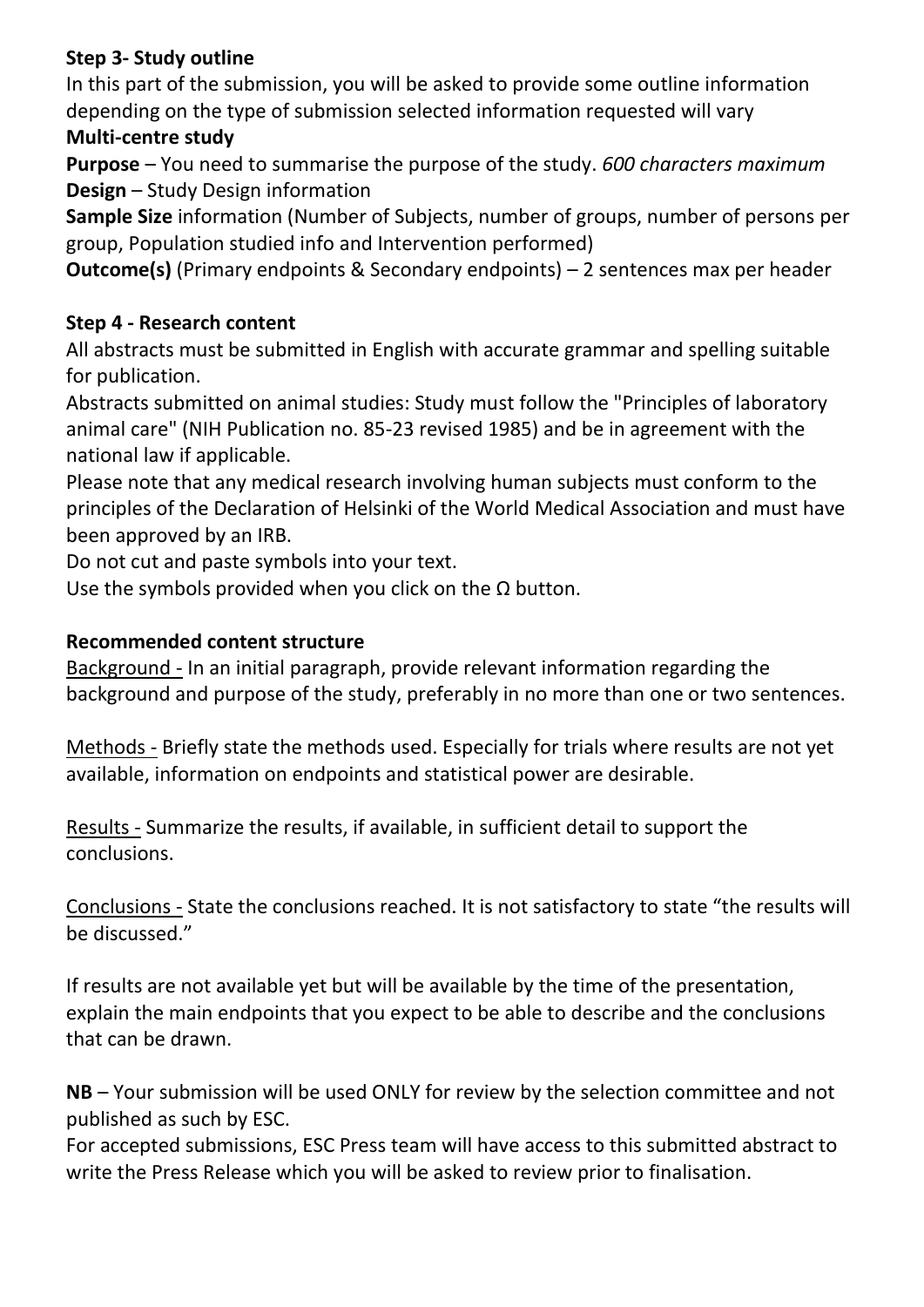#### **Other Information for content -**

In the abstract, use generic drug and product names whenever possible. The use of commercial drug names, brands and registered trademarks is strictly prohibited.

Drugs should be referred to by the active substance or pharmacological designation. For experimental and investigational substances, the chemical name should be given. The names of novel or unique devices can be cited after an explanation of their specific characteristics, but without reference to the company name.

## **Technical information for content -**

**Size -** The maximum abstract size is 50 lines of 75 characters (3750 characters). Use the save and refresh button at the bottom in order to display the overall size of the abstract in percentage (shown on the left side of the screen). The programme then converts the size in % to display to you when you register it as a draft.

The character limit does not include the title, nor the authors and the image (if any). Only the abstract text and spaces are taken into account.

**Picture(s) -** In addition to your text, you can add up to 2 pictures. Should you wish to insert a table in your submission, you need to upload it as a picture. Your picture file(s) must meet the following criteria: Format: JPEG Size: less than 2 MB Measures no larger than 1920 pixels(x) x 1080 pixels(y)

The title field for each picture is optional.

# **Submitters are responsible for the pictures uploaded – Please make sure that your picture(s) is(are) correctly uploaded and readable on the abstract preview** (this represents how the reviewers will see it). It is the responsibility of the submitter to

ensure the quality of the attachment(s) is suitable - if not, picture(s) of insufficient quality may be deleted.

#### **Step 5 - Late-Breaking Science submission preview**

Please read through the preview carefully before submitting it, as you cannot change it once submitted.

You will be asked again to confirm that the research has not been published or presented and that you have read and approved the submissions rules (see below for the details of the submission and presentation rules).

Do not forget to click on the Submit button to validate your submission.

You will receive an automatic e-mail confirmation. If you do not receive this confirmation for one or more of your submissions, please contact the Scientific Programme Department at [abstracts@escardio.org](mailto:abstracts@escardio.org)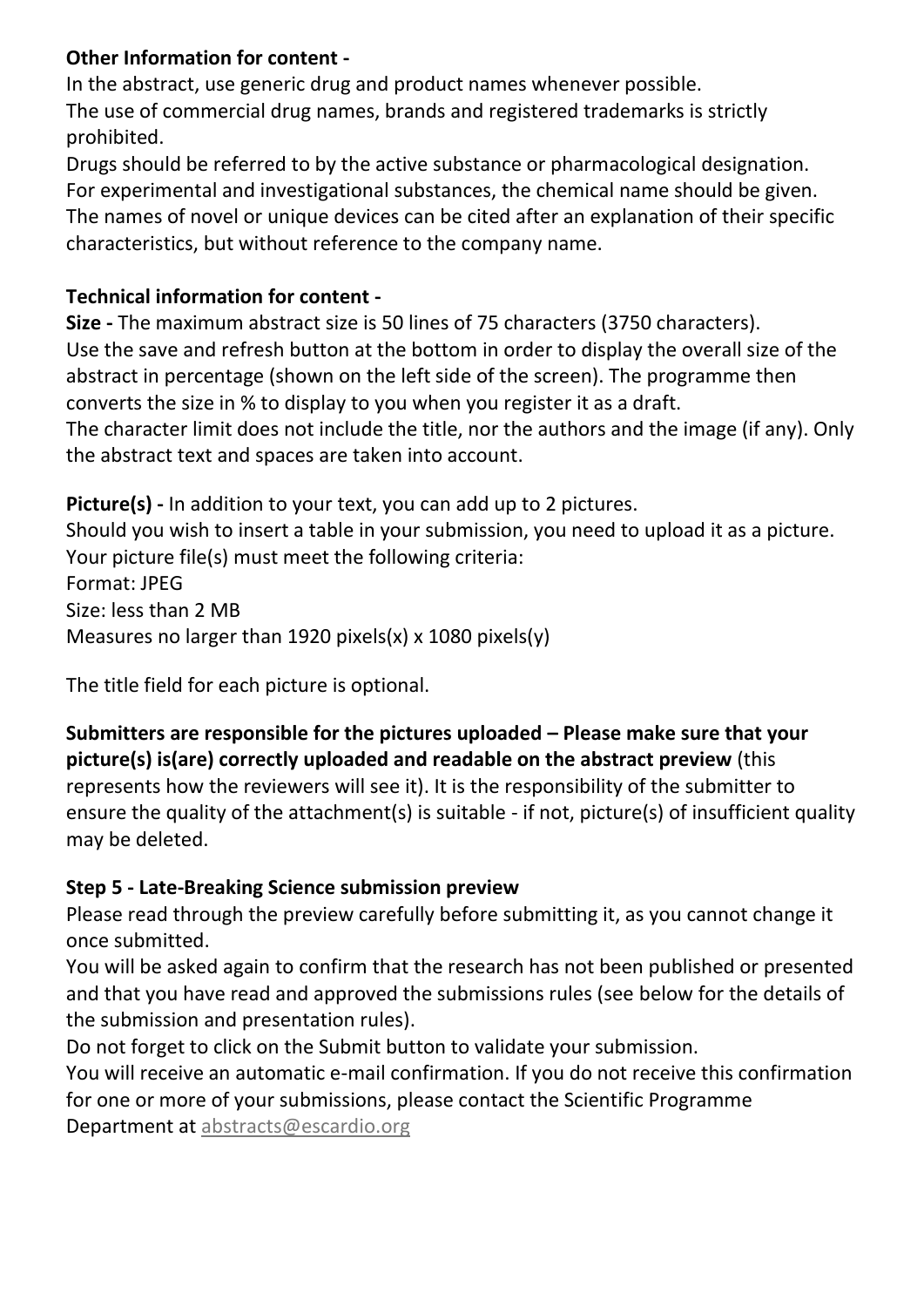#### **PART 2 - SUBMISSION RULES**

#### **Submissions**

There is no limit to the number of Late-Breaking Science applications an author may submit, but you should not submit the same research twice, even under a different topic. If you submit two applications with the same title, content, the submission service will automatically keep the most recent one and withdraw the other. Note that duplicate drafts will not be deleted nor considered.

#### **Embargo and Publication**

All scientific presentations at an ESC event, including unpublished results presented in "Hot Line" and "Late Breaking Science" sessions; and other session types - whether scheduled for oral presentation, poster, or in other forms - are **embargoed until the scheduled start time of the presentation or the publication of a press release by the ESC**.

Lead authors are responsible for notifying all authors and other relevant stakeholders including sponsors - about the Policy.

It is essential that you are fully aware of the **ESC Media and Embargo Policy** and comply with the terms when submitting your application – access terms here **<https://www.escardio.org/The-ESC/Press-Office/ESC-Media-and-Embargo-Policy>**

#### **Policies**

Submission of an application constitutes a commitment by the author(s) to present the work in-person in Barcelona, if accepted. Failure to present, upload and register for the Congress by the set deadlines will lead to the withdrawal of the research from the scientific programme.

All expenses (registration, airfare, hotel…..) associated with the submission and presentation of the research are under the responsibility of the presenter.

In case of exceptional circumstances or events, ESC reserves the rights to modify presentation terms and conditions and will notify presenters accordingly.

#### **Affirmation of originality and copyright transfer of statement**

The submitter hereby affirms that the work submitted is original, except for extracts from copyrighted works fully authorised by the copyright holders, and that all statements declared as facts are based on thorough examination and investigation for accurateness.

By submitting your work to the ESC, you consent to have authors' names, affiliation and biographical material being used in connection with the publication of your work. Author(s) represents and warrants that he/she/they is/are sole author(s) of the work, that all authors have participated in and agree with the content and conclusions of the work, and that the work is original and does not infringe upon any copyright, proprietary, or personal right of any third party.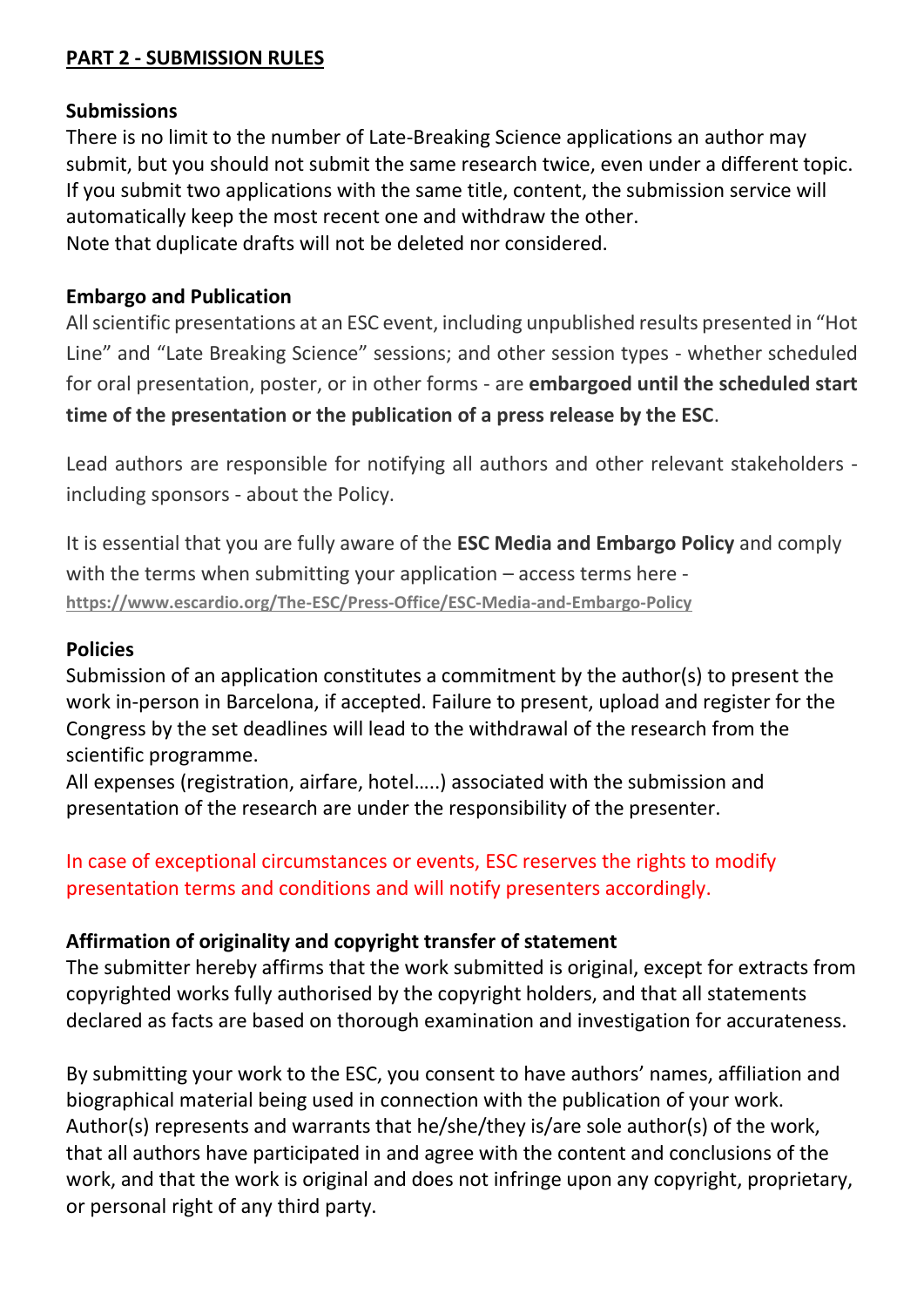Submitting/Presenting published or already presented work will jeopardize future acceptance.

Author(s) retains the right, after presentation at the Congress, to subsequently include the work in articles, books, or derivative works that he/she authors, or edits provided said use does not imply the endorsement of the ESC.

The submitter signs for all co-authors and accepts responsibility on the present rules for submission and presentation for transferring copyright on behalf of all co-authors. For accepted submissions, ESC Press team will have access to this submitted abstract to write the Press Release, which you will be asked to review prior to finalisation. ESC reserves the right to provide its press releases a few days before public release to a selected list of Journalists who have previously agreed in writing to respect the ESC embargo policy.

The content belongs to the author(s). However if the study is accepted for presentation, the presenter can agree, on behalf of all co-authors, to transfer and assign to the ESC free of charge, on a non-exclusive basis, for twenty years the rights to edit, publish, reproduce, distribute copies and prepare derivative works such as press release and/or educational products, using all communication tools and means, now known or hereinafter developed, including any and all digital means and any and all supports or forms of media, now known or hereinafter developed, in particular all paper, analog, digital, numerical and electronic media, including Internet, Intranet and Extranet sites and social media. This includes use in indexes or search databases in print, electronic, or other media.

# **Conflict of interest**

The Congress Programme Committee requests all presenters to disclose their potential conflict(s) of interest at the time of acceptance of presentation (agreement form submission).

It is also the responsibility of the presenter to disclose any potential conflict(s) of interest from co-authors pertaining to the presentation on the presentation itself (as may be required).

This will allow the audience to take potential conflicts of interest into account when assessing the objectivity of the presentation.

A potential conflict of interest may arise from various relationships, past or present, such as employment, consultancy, investments and stock ownership, funding for research, family relationship, etc.

# All potential conflicts of interest must be stated.

This pertains to relationships with pharmaceutical companies, biomedical device manufacturers, or other corporations whose products or services are related to the subject matter of the article. Such relationships include, but are not limited to, employment by an industrial concern, ownership of stock, membership on a standing advisory council or committee, being on the board of directors, or being publicly associated with the company or its products. Other areas of real or perceived conflict of interest could include receiving honoraria or consulting fees or receiving grants or funds from such corporations or individuals representing such corporations.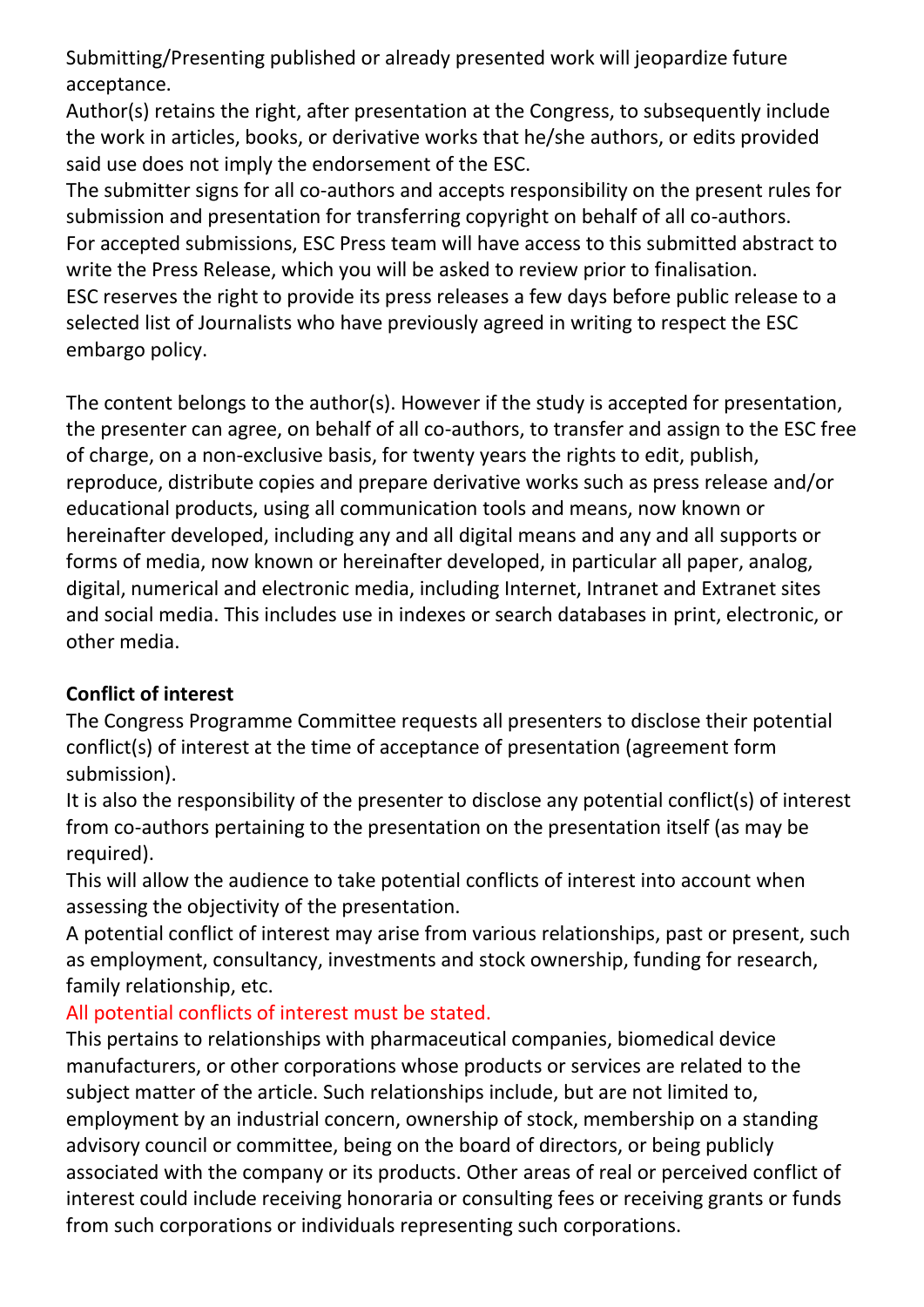#### **Data Privacy**

By certifying that you have read these Submission rules, you also confirm having received the prior approval from the co-authors to provide their data to the ESC.

The information collected in this CALL FOR LATE-BREAKING SCIENCE is subject to data processing to proceed with the elaboration of ESC Congress 2022 scientific programme. Provision of personal data is a statutory requirement to list the authors who have contributed to the research submitted.

The recipients of the data are ESC Staff who process the submissions and the ESC Committees and volunteers involved in the scientific programme.

Data collected will be kept for 20 years.

Transfer of personal data to ESC Staff, contractors as well as other ESC related scientific organisations occurs for production, promotion and dissemination of the Congress Content.

In accordance with the chapter 3 of the European Regulation 2016/679 with regards to data protection, you have the right to request from ESC, access to and rectification or erasure of your personal data or restriction of processing concerning your data or to object to processing as well as the right to data portability. This is done thru withdrawal of the submission according to the terms and conditions of withdrawal. For such, please contact (together with a proof of identity):

Data Privacy European Society of Cardiology Les Templiers 2035 Route des Colles CS 80179 Biot 06903 SOPHIA ANTIPOLIS CEDEX, France Or by email to [dataprivacy@escardio.org](mailto:dataprivacy@escardio.org)

You have the right to lodge a complaint with a supervisory authority, and for information, ESC has appointed a Data Protection Officer that you can reach at [dpo@escardio.org](mailto:dpo@escardio.org)

# **Applicable law**

All the rules pertaining to the present submission are governed by and construed in accordance with the laws of France without regard to any conflicts of laws principles thereof that would require the application of the law of any other jurisdiction. Any disputes arising in relation hereto shall be submitted to the exclusive jurisdiction of the French Tribunal de Grande Instance located in Grasse, France.

**The ESC reserves the right to change these terms and conditions at any time without prior notice.**

**In the event that any changes are made, the revised terms and conditions shall be posted on the ESC website immediately. Please check the latest information posted herein to inform yourself of any changes.** 

**If you have difficulties in submitting or if you need any further information, please contact us at [abstracts@escardio.org](mailto:abstracts@escardio.org)**